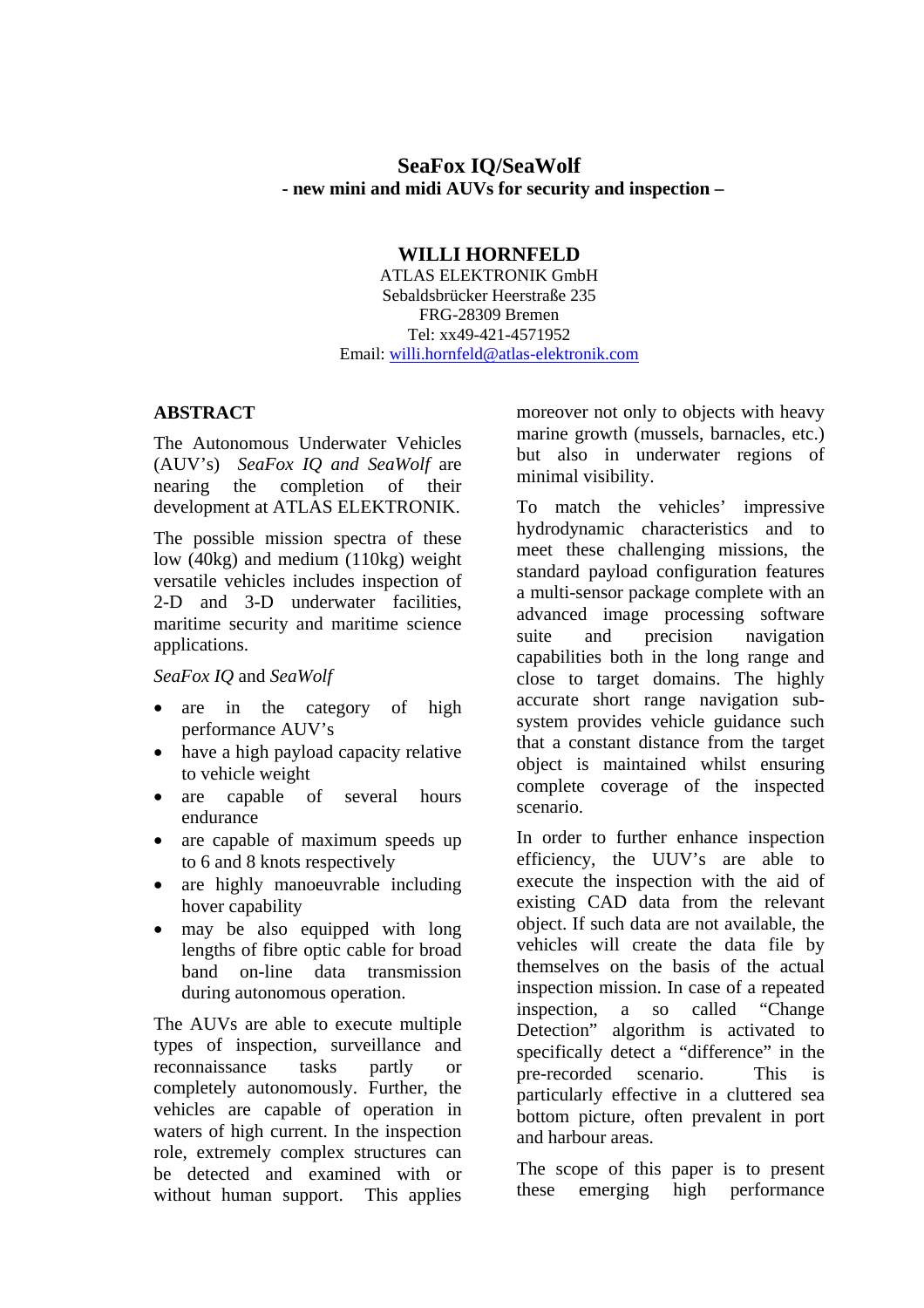ATLAS AUV's *SeaFox IQ* and *SeaWolf*  with a brief description of their respective performance characteristics and mission applications, and to introduce the discussion of future growth potential

### **INTRODUCTION**

The development environment at ATLAS ELEKTRONIK for Unmanned Underwater Vehicles (UUV's), including ROV's, AUVs and Hybrid AUVs (HAUV's), focuses, insofar as is possible, on the synergies between the individual systems. At the top strategic mission level, today's UUVs are based substantially on dual use in that they are suitable for both military and commercial applications. Consequent to such a philosophy are greater serial production efficiency for the basic systems and higher performance/price ratios to the benefit of customer budgets.

The ATLAS UUV family concept is shown in Fig. 1. All vehicles are based on the same design principles of high manoeuvrability and payload versatility, resulting in a large degree of synergy across the product range.

A further design characteristic of the ATLAS UUV family is the modularity which, depending on the specific payload capacity, is realized by the possibility of plug and play integration of various payloads. Finally all ATLAS UUVs can be mission-specifically equipped by the user with a fiber-optic cable (FOC), so that a wide-band, real time transmission to the surface (or to underwater communication nodes) of all sensor and status information can take place. Such hybrid AUVs (HAUVs) open wider and completely new application possibilities.



**Fig. 1: ATLAS UUV Family** 

# **SEAFOX AND SEAWOLF**

The UUVs SeaFox and SeaWolf are characterised by flexibility both to the user community and areas of application, including the following core capability missions for:

- Mine Counter Measures
- Damage Assessment
- Intelligence
- REA
- Route Survey
- Maritime Border Control
- Waterways and Port Surveillance
- Passenger Terminal Protection.

Among many users are:

- Defence Forces
- Coast Guard
- Maritime Administration
- Customs and Immigration
- Port Authorities
- Environmental Agencies
- Commercial Operators
- Maritime Scientific Institutes.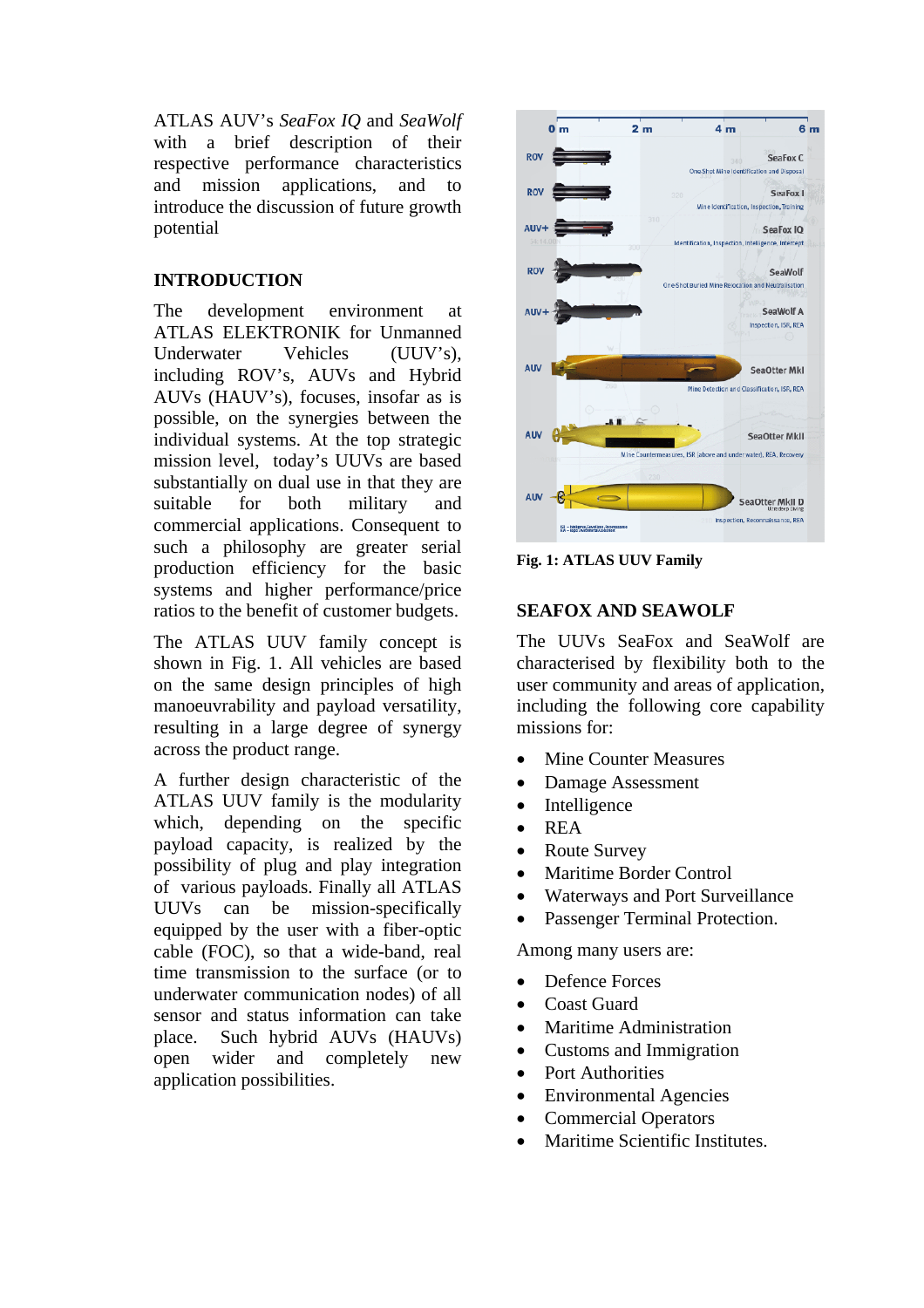Depending on payload capacity, the following features are realized in the systems:

- Autonomous or operator supported inspection and classification of all types of underwater areas, structures and objects
- Adaptive autonomy in relation of the mission
- On line data link via fibre optic cable on request (hybrid)
- Operation in confined and tidal areas
- Inspection sensors of latest technologies in underwater vehicles
- Navigation/positioning of highest accuracy
- Standard interfaces for simple integration of customer specified sensors and software (plug and play)
- High-performance multi sensor image processing on board or in the surface console
- 100% inspection of selected object assured
- CAD base inspection on request
- CAD object data creation during the inspection
- Alarm function in relation to the identified anomaly
- Prepared for team operation
- Object oriented mission planning and control.

# **The SeaFox UUV**

The UUV *SeaFox IQ,* represented in Fig 2, is a small and lightweight (see Tab. 1) unmanned underwater vehicle with an endurance of more than one hour. The vehicle can be equipped with an inertial navigation system, supported by GPS and DoLog for highest routing precision. Due to its modularity, mission-adapted sensor suits include 360° and side looking sonar as well as a tiltable TV system as shown in Fig. 2.



**Fig. 2: The SeaFox UUV** 

| <b>Parameter</b>   | <b>SeaFox IQ</b>        |  |  |
|--------------------|-------------------------|--|--|
| Length [m]         | 1.3                     |  |  |
| Width [m]          | $\varnothing$ 0.4 (max) |  |  |
| Weight [kg]        | 40                      |  |  |
| Speed [ktd]        |                         |  |  |
| Max                | 6                       |  |  |
| Min                | 0.5 (backwards)         |  |  |
| Diving depth [m]   | 300                     |  |  |
| Duration [h]       | approx. 2               |  |  |
| Payload [kg]       | 5                       |  |  |
| Obstacle avoidance | yes                     |  |  |
| Hover capability   | yes                     |  |  |

**Tab. 1:** *SeaFox* **key data characteristics** 

# **The SeaWolf UUV**

Fig. 3 shows the *SeaWolf* design and Fig. 4 possible sensor suits, comparable to the *SeaFox* in Fig. 2. Tab. 2 presents the *SeaWolf* key data characteristics.

A variety of sensor combinations are available:

- IMU, GPS receiver and DVL belong to the basic navigation unit
- Transponder/Responder are basic equipment to use if a client wishes to use an underwater tracking system
- TV on a pan/tilt-platform, side scan and the obstacle avoidance sonar comprise a basic sensor suite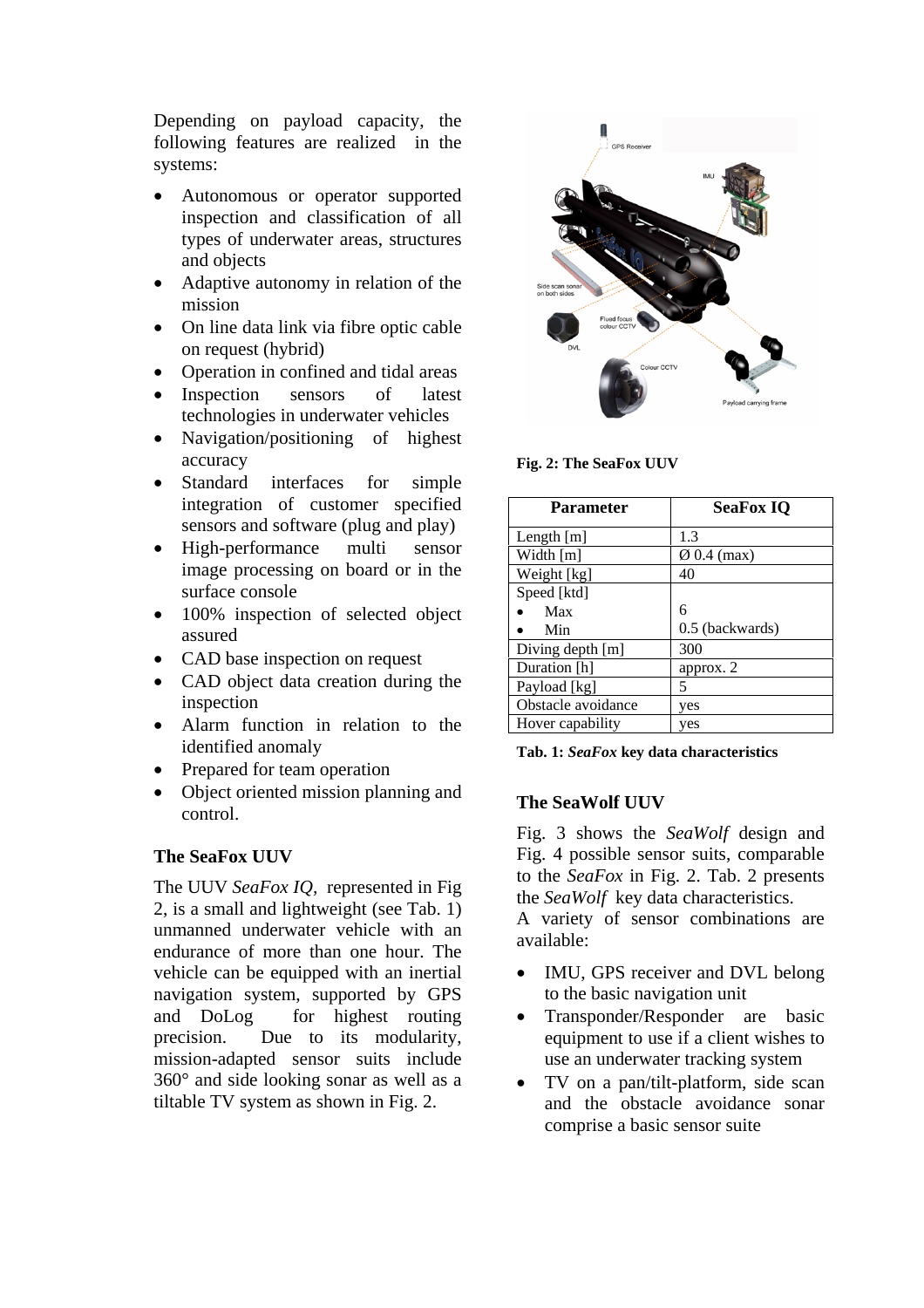

**Fig. 3:** *SeaWolf* **design** 



**Fig. 4: The** *SeaWolf* **UUV** 

• High resolution multi beam sonar, sub bottom profiler, parametric sonar and a laser unit are options able to be installed and integrated on client request.

| <b>Parameter</b>   | SeaWolf                 |  |  |
|--------------------|-------------------------|--|--|
| Length $[m]$       | 2.0                     |  |  |
| Width $[m]$        | $\varnothing$ 0.5 (max) |  |  |
| Weight [kg]        | 110                     |  |  |
| Speed [kts]        |                         |  |  |
| Max                | 8                       |  |  |
| min                | Minus $0.5$             |  |  |
| Turn radius        | $<$ 3 m                 |  |  |
| Diving depth $[m]$ | 3 to 300                |  |  |
| Duration [h]       | 3 @ 4 kts               |  |  |
| Payload [kg]       | >30                     |  |  |
| Obstacle avoidance | yes                     |  |  |
| Hover capability   | yes                     |  |  |
| Navigation         | $INS + DVL + (D)GPS$    |  |  |
|                    | + pressure sensor +     |  |  |
|                    | compass $(+$ CML)       |  |  |

**Tab. 2:** *SeaWolf* **key data characteristics** 

### **Vehicles' Design and Features**

• Propulsion

For reasons of minimum drag, the hulls of *SeaFox* and *SeaWolf* are designed as a torpedo shape. Hydrodynamic stabilization in heading direction takes place via four fins at the tail, which are also the carriers for the main drives. To increase the manoeuvrability of the larger *SeaWolf* vehicle, these four drives are slightly outwardly aligned. For both vehicles, the drives are very powerful in relation to the vehicle's size and mass.

A crucial advantage of the fourpropeller thrust compared to UUVs with control surfaces is the retention of agility and good manoeuvrability even at low speed. The rollock of the vehicles is guaranteed passively by a sufficient metacentric height. A high performance vertical thruster is integrated in the middle of the vehicles. In summary, this propulsion unit results in fast and agile vehicles, driven in four degrees of freedom (vehicle fixed X- and Zaxis, yaw and nick). The vehicles are designed and constructed with a high degree of mechanical robustness and are able therefore to operate in unfavourable environmental conditions such as high currents and near surface turbulence.

The vehicles are able to carry a practical payload size up to approximately 5 kg resp. 30 kg (*SeaFox/SeaWolf*) in weight.

• Navigation

Any accurate underwater object inspection requires a highly precise and reliable navigation system, not only for an initial inspection but also for object/anomaly re-location for possible repeat observations including, from other aspect angles or with lower vehicle speed to increase the resolution. Just as important is the use of previous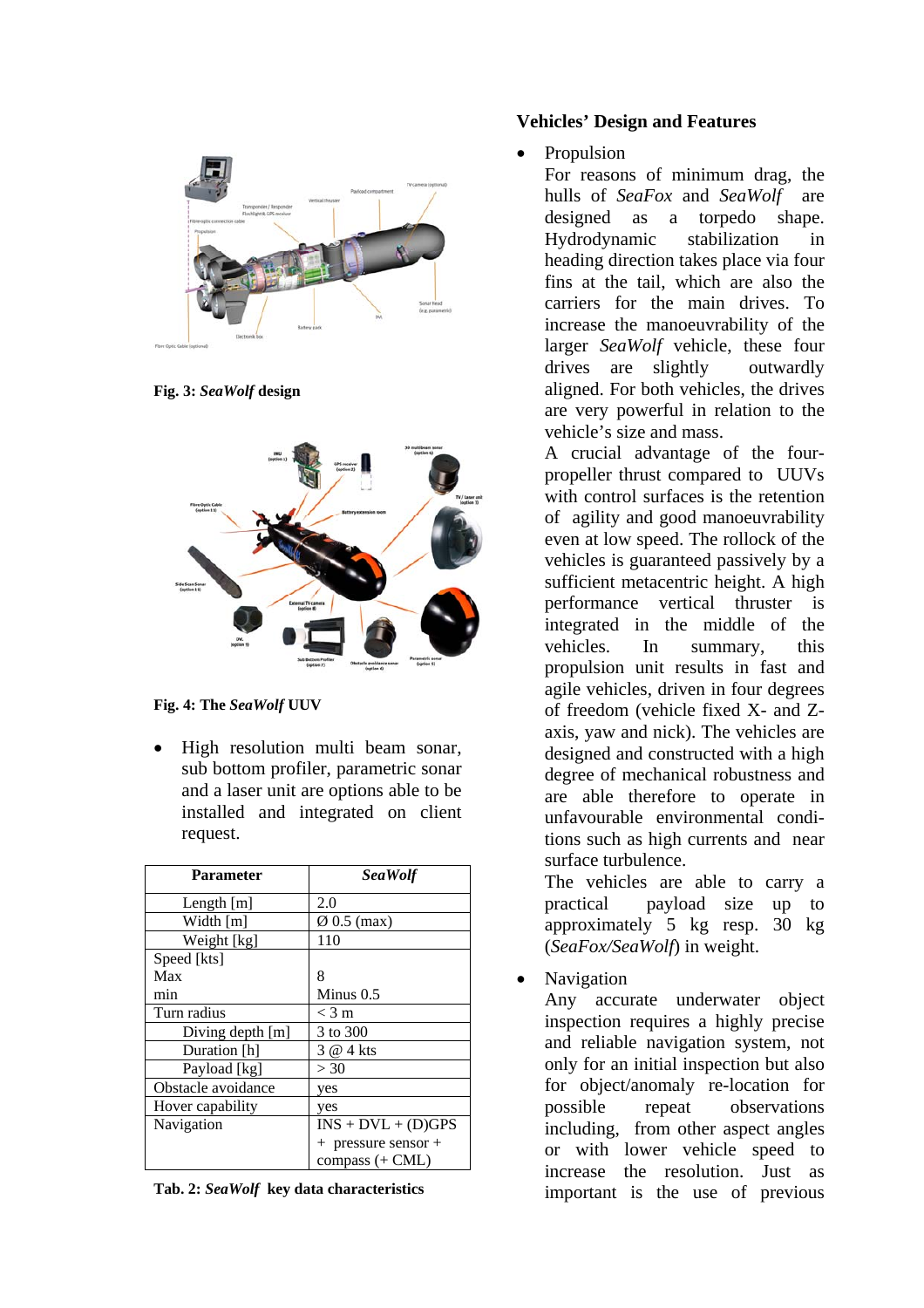knowledge concerning the structures which shall be examined and the possible anomalies. This is only realisable with an appropriately accurate navigation capability.

In the autonomous mode, the course is managed by the autopilot. The navigation system is controlled by an IMU and the sensors GPS, DOLOG, Compass, Pressure and – if required  $-$  CTD.

The quality of navigation can be further improved by the use of sea bottom information like objects with known positions.

The rationale for the basic requirement of a high navigational and positional accuracy is that for any inspection task, the crucial ability of the system is to re-locate a detected anomaly at any time in the future. High quality and expensive and expensive doppler-supported inertial navigation systems, today used in large AUVs, have a position drift of few meters per hour mission time. For the type of missions envisaged for *SeaFox IQ* and *SeaWolf*, as discussed here, a higher accuracy level is required. This is achieved by the integration of further sensor information. A natural kind of the data enrichment is a bottom picture-supported navigation (on basis of acoustic and optical sensor technology). This support to this higher level of positional accuracy is available with high probability as the vehicles move predominantly in areas with a multiplicity of very characteristic objects. Picturesupported navigation is applicable in gradations of different quality of the a priori information. The presence of a detailed electronic map of the area to be inspected with characteristic objects and its known absolute position approaches an optimal solution. Such a detailed bottom picture may only be available for high traffic areas such as port and

harbour approaches, port and harbour infrastructure, (piers, berthing areas, jetties, etc.). For other lesser-used and lesser-charted scenarios, a clear increase of the navigation accuracy (short and long-term) may be attained even for a priori completely unknown (absolute) object positions. These are the so called SLAM (Simultaneous Localization and Mapping) or CML (Concurrent Mapping and Localization) procedures. The application of these procedures requires prior knowledge and input of the detailed characteristics and performance of the imaging sensors.

• Automatic Anomaly Detection and Classification As previously mentioned, the UUVs

*SeaFox* and *SeaWolf* may be equipped with a fibre-optic cable and therefore used as hybrid AUVs, in that they operate autonomously, as in a fully automatic mission, but with on line data transfer. The optimum mode of operation, total autonomous or hybrid, for the best results of any particular scenario, may not always be obvious. With increasing complexity of the mission, as in the case of an inspection of complex three-dimensional structures, the risks for a successful autonomous mission will increase substantially. To overcome this uncertainty in mission planning and potential of unsatisfactory results, it is possible to use a fibre-optic cable connection whereby the employment of an adaptive autonomy can be beneficial in ensuring mission success. This means that the level of the autonomy is adjusted during mission planning on the basis of mission tasks and the environmental situation. Such adaptive autonomy missions naturally require varying degrees of operator support dependent on the actual situation. This is shown in principle in Fig. 5.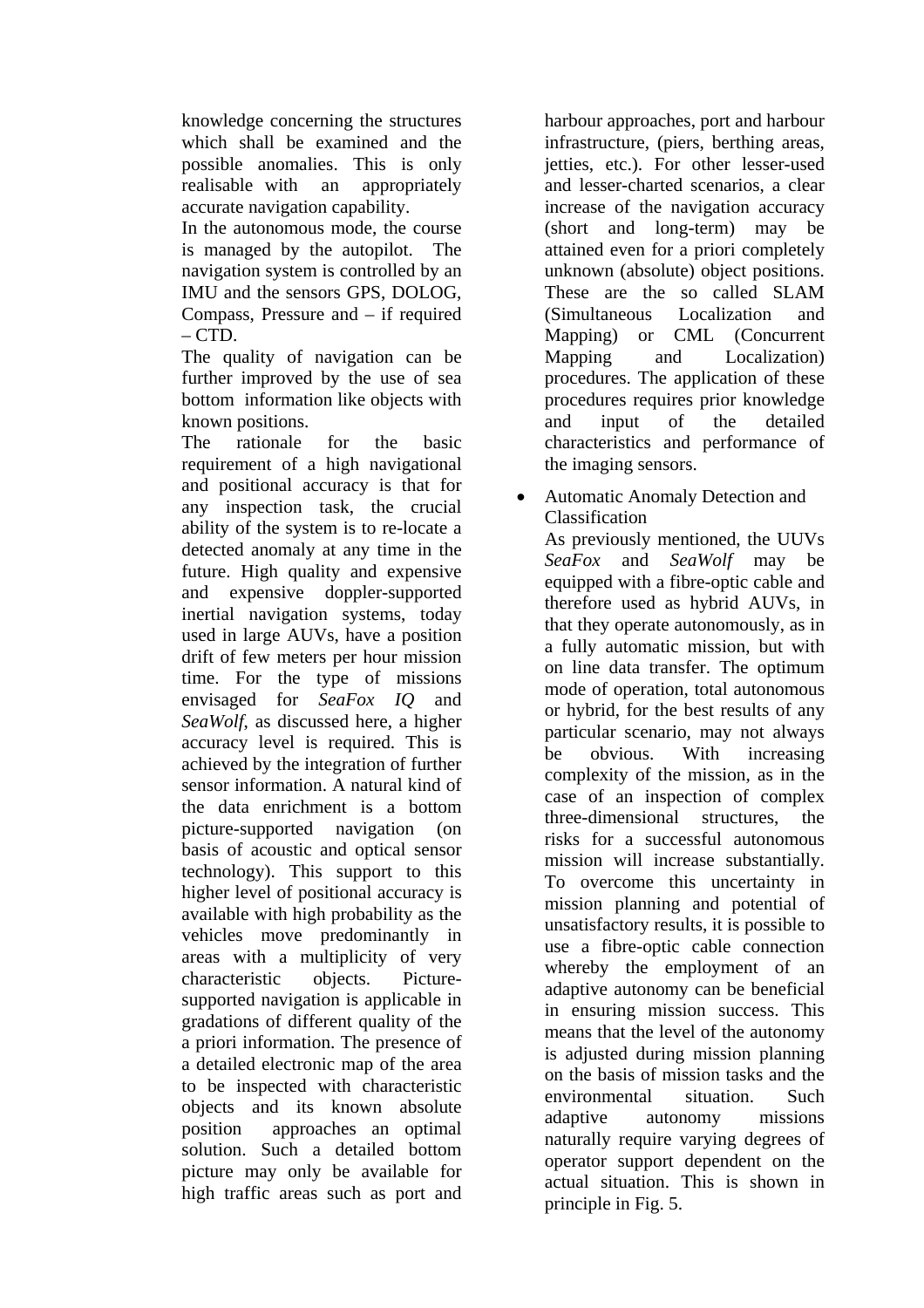

**Fig. 5: Adaptive Autonomy** 

The principle of the onboard Automatic Detection and Classification system (ADAC) is shown in Fig. 6. The ADAC module consists of the components

- o generation of geo-referenced sonar images
- o detection and pre-selection of relevant objects,
- o feature extraction and
- o classification.

Input to the ADAC system are the raw, unprocessed sonar sensor data such as side scan sonar. In the first step, a geo-referenced sonar image is generated. It serves as the basis for the following detection and preselection steps. Pre-selection is implemented in order to reduce the number of detected objects and thus to limit the computational efforts and time consumption for the successive steps. After feature extraction and classification, the contact data for each classified object, namely:

- o features
- o position
- o classification result and
- o the sonar image of the classified object

are stored and transferred to the vehicle's guidance system. The contact data will also serve as input for mission re-planning measures.

• Co-operation Capability Today, scientific and military users demand systems composed of multiple underwater vehicles. Each

vehicle has to be able to play a different role during the progress of the mission.



**Fig. 6: ADAC system concept** 

They form specific nodes in a network with its own sensors, processing, and communication capabilities, thus combining the properties of heterogeneous systems into a more capable team, such as:

- o vehicles intended for searching operations could re-direct vehicles equipped with manipulators to extend their scope of activity to rescuing missions;
- o some vehicles could monitor other systems at work to record the operations using video; or
- o some vehicles could serve as navigation aids or communication relay stations.
- o Multiple vehicles also allow surveying larger areas in less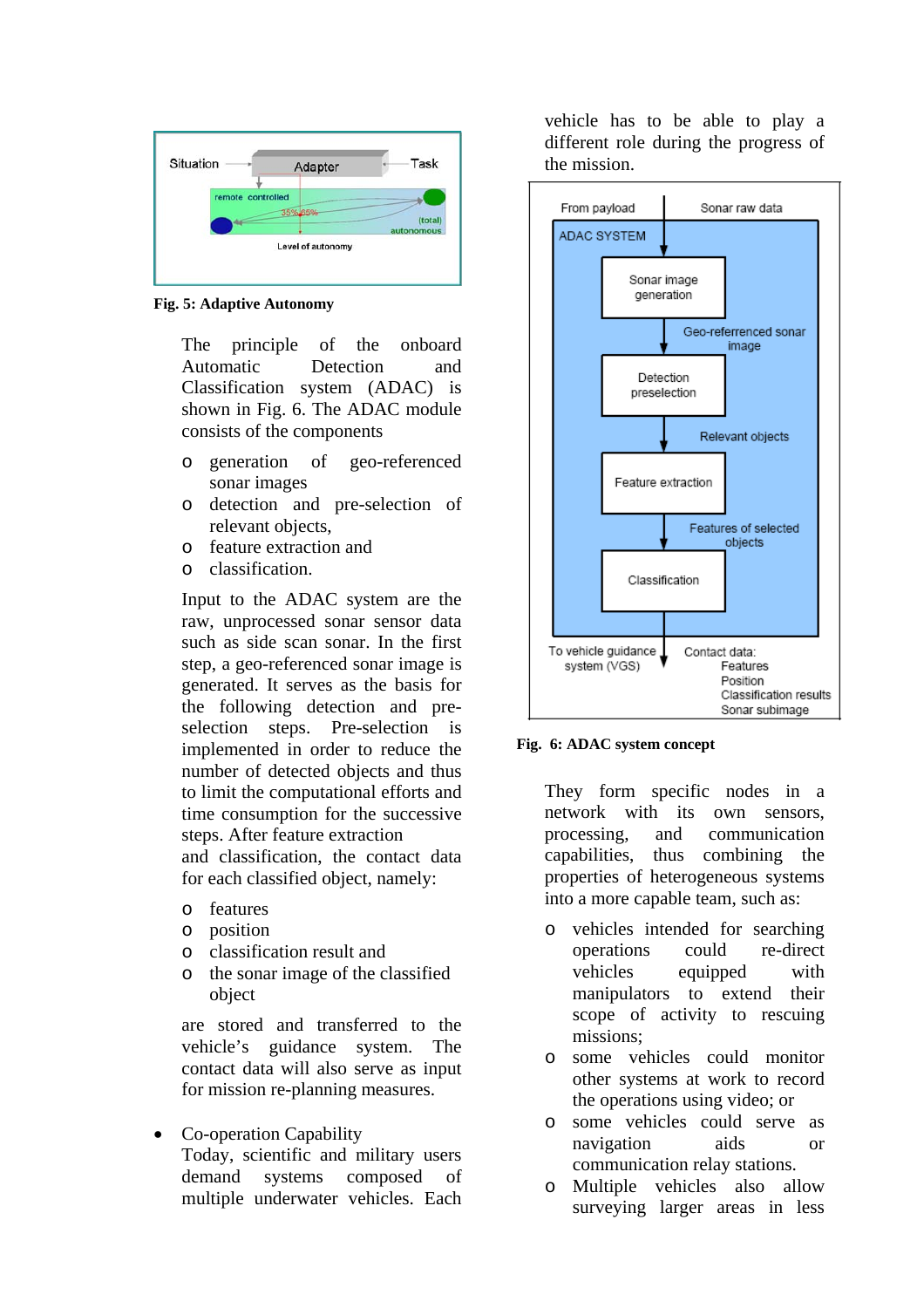time, simultaneously obtaining time and space resolutions that are otherwise unachievable.

o Combining vehicles into a team will make research more effective and will lead to completely new applications.

Such a cooperative capability for the presented UUVs is currently under development at ATLAS Elektronik. The challenge of this project is to establish and realize technologies for networked and co-operating heterogeneous unmanned vehicles:

- o A user-interface with underlying middleware to plan, check and distribute a co-ordinated mission and for post mission analysis
- o A generic control system for coordinated control of multiple objects in an uncertain environment including aspects of mission alterations on the fly and triggered action
- o A swarm navigation solution which enables team members to estimate the position within the swarm as basis for coordinated control and communication network
- o A generic communication middleware, which enables heterogeneous vehicles to communicate with each other by LAN, radio and underwater acoustic communication.

Fig. 7 shows the relevant software modules.



**Fig. 7: Software modules overview** 

# **THE UUV SURFACE STATION**

For the necessary performance of mission planning and control, the *SeaFox* and *SeaWolf* systems use a comprehensive and special software package to realise the following features:

- An optimum mission route usually along complex 3D-structures.
- Obstacles, and/or anomalies within the investigated area which have to be inspected at a necessary closest range, mapped and avoided.
- Visualization of the received and suitably processed inspection images for the observer. This serves different purposes;
	- o on the one hand the observer has to be able to evaluate the inspection results and the discovered anomalies. Therefore he has to have the capability to move as freely as possible through the 3D- scenario in order to take a suitable point of view and distance to the object or the anomaly.
	- o Secondly it must be possible to arrange and present the object/anomaly in the total scene. Only this combination of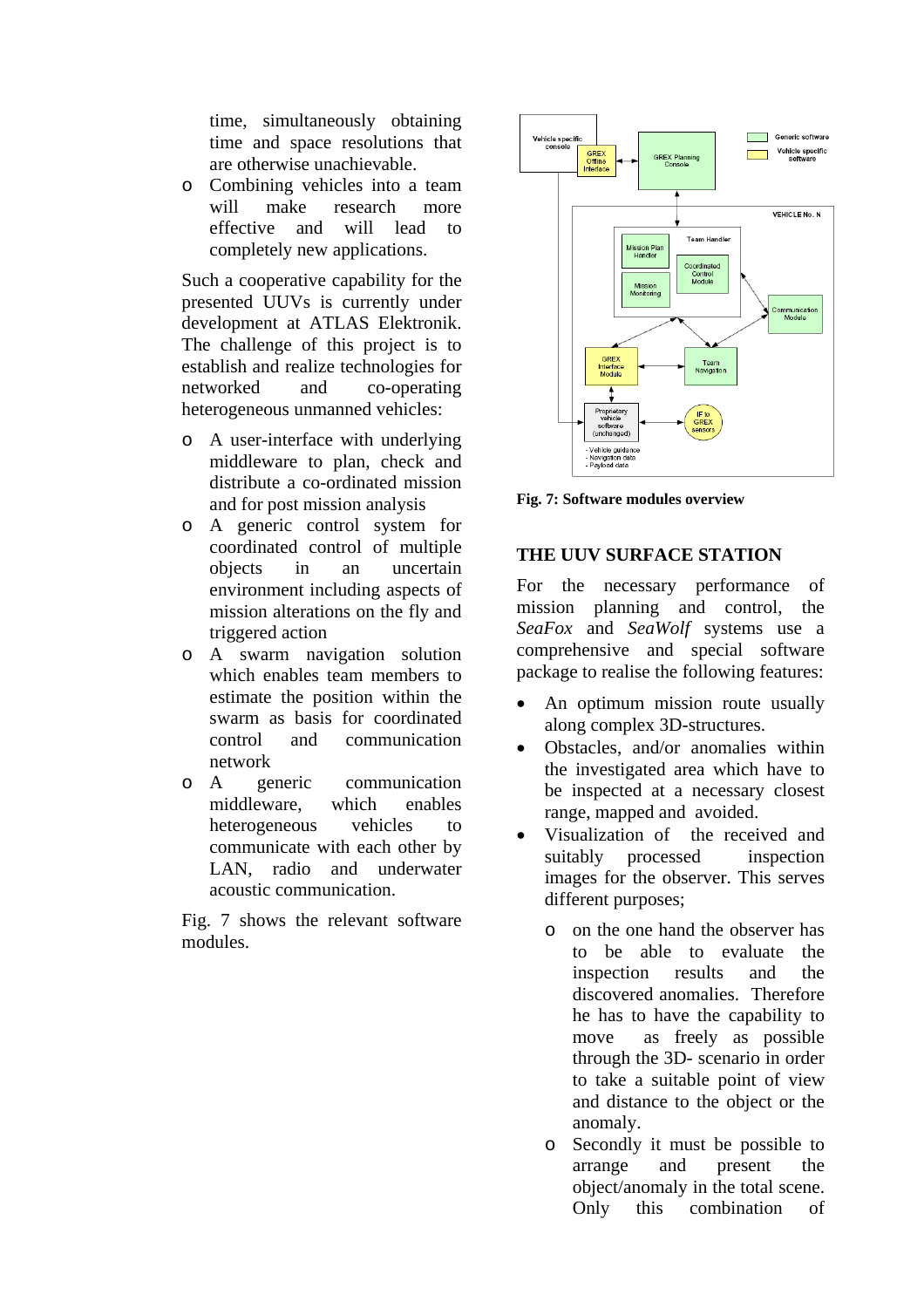visualisation presentation gives the observer the possibility for a definitive anomaly evaluation.

Finally, support for the creation of a database of the detected objects and anomalies.

Fig. 8 shows the fold-out, transportable and splash proof operator console usable for all ATLAS UUVs shown in Fig. 1.



**Fig. 8: Surface station** 

## **MISSION EXAMPLE – HARBOUR SECURITY**

## **Introduction**

Ports and their serving waterways are the nerve centres of the international logistics networks. More than 90% of the world trade is carried by sea transportation and more than 80% is accomplished with 46,000 ships operating in some 4,000 ports. The smooth operation of this critical transportation network is seriously dependent on the technical functionality and security of its terminal nodes, the ports and harbours. In the underwater domain, today's controls and inspections are accomplished predominantly by divers. Frequently encountered poor visibility and cold water conditions and other underwater hazards make the diver's task very difficult, sometimes

incomplete and sometimes, not at all possible.

Fig. 9 shows a typical port scenario with its complex and widely-dispersed structures, more or less not possible to be fully inspected by divers.



**Fig. 9: Typical harbour scenario** 

Port and harbour underwater areas requiring constant attention are:

- Ships, vessels, cruise liners, etc.
	- o investigation of damage and marine growth
	- o searches for the attempted transportation of illegal goods
	- o searches for attached explosive items
- Harbour facilities
	- o sheet pile walls
	- o floodgates incl. rails
- Neighbouring areas susceptible to damage and attempted terrorist attacks are
	- o drilling platforms, both active and in the decommissioning phase
	- o offshore wind-powered devices and dams
	- o facilities in rivers and channels
	- o tidal and current-driven power stations.

Potential underwater intruders are e.g.:

- Swimmer and diver
- Diver with scooter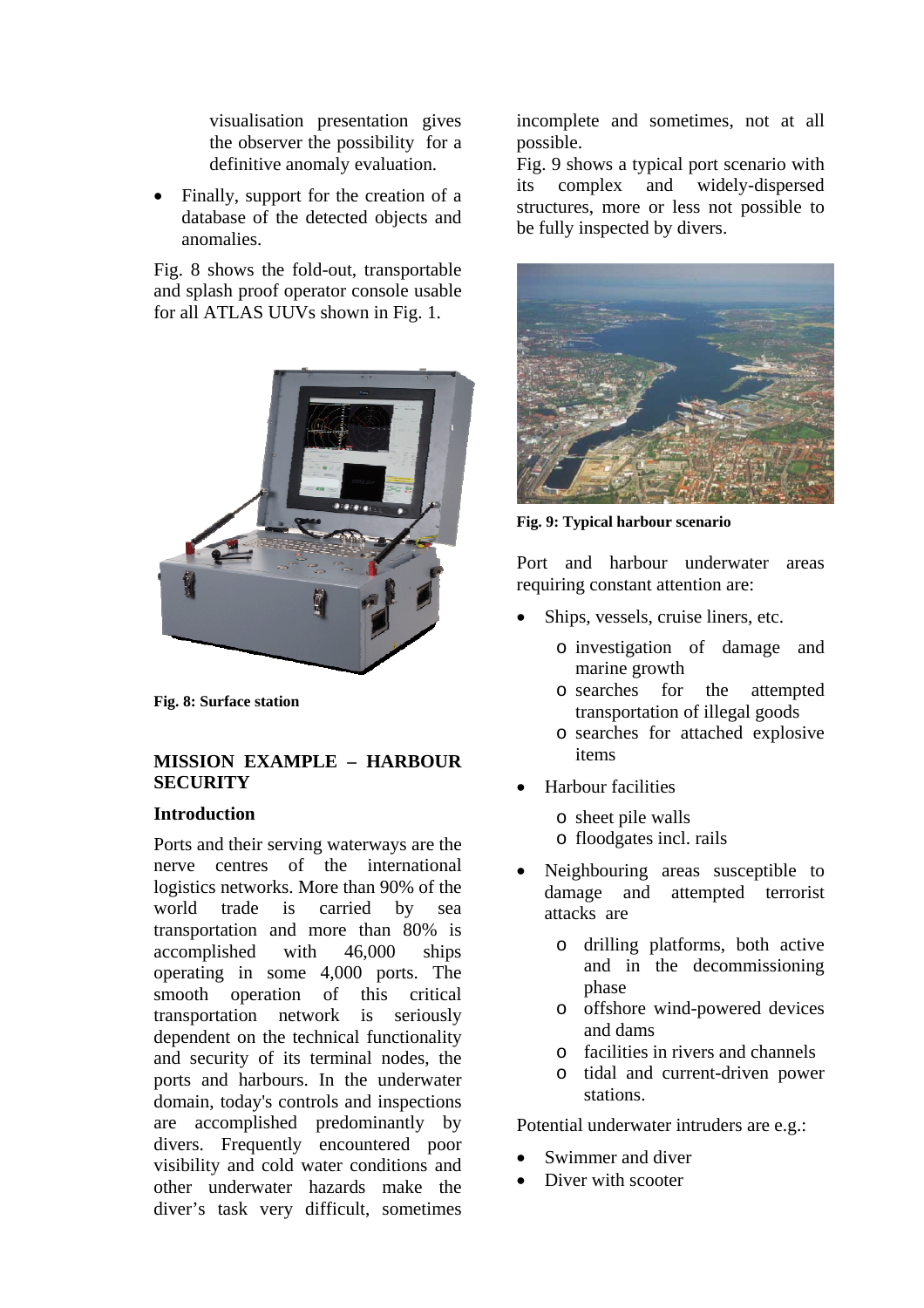- Vessels, ships, etc. with explosive devices/weapons
- Unmanned Underwater Vehicles (ROVs/AUVs)
- Trained Mammals etc. with IEDs
- Mines (drifting, moored, bottom, proud, buried, limped).

The difficulty to detect such a dangerous object is shown as Fig. 11. Here a relative big object, a Manta mine is shown after one week in the water. The detection is not easy, even as depicted here in clear water conditions.



**Fig. 10: Manta mine after one week on the sea bottom** 

Moreover, the signature of potential intruders which are able to deliver such explosive agents, is not always high enough for easy detection as shown in Tah 3

| Chara cteris ho                                     | SDV     | Assisted<br>Diver | Free<br>Diver | Marino<br>Mammal | wv      |
|-----------------------------------------------------|---------|-------------------|---------------|------------------|---------|
| <b>Speed</b>                                        | 6kts    | 21ds              | 5             | <b>15kts</b>     | 6kts    |
| <b>Manoeusrability</b>                              | Medium  | high              | high          | Very high        | high    |
| <b>UWnoise</b>                                      | medium. | low               | low           | low              | medium. |
| <b>Target Strength</b>                              | $-15dB$ | $-20dB$           | $-25dB$       | $-25dB$          | $-15dB$ |
| <b>Magnetic Signature</b><br>$($ $@$ $6m)$          | 20nT    | 10nT              | n             | n                | 20nT    |
| <b>Electric Signature</b><br>$($ $($ $\mathbf{lm})$ | 90mA    | 60mA              | 0             | 0                | 120mA   |

SDV:= Swimmer Delivery Vehicle

#### **Tab. 3: Typical intruders**

#### **Inspection Examples**

All segments of the underwater investigation challenge are important, but a most critical task is the inspection of 3 dimensional objects pertaining to ships or harbour facilities. Fig. 11 shows two submarines, laying in the water since some years on the same place and equipped with improvised explosive devices (IED) at unknown positions.



**Fig. 11: Submarines, ready for hull inspection** 

The underwater situation is clearly shown in the following pictures. Fig. 12 presents a part of a submarine propeller, taken by *SeaFox's* TV camera, not cleaned for many years and overgrown with mussels.



**Fig. 12: Part of the propeller** 

Fig. 13 shows the same propeller with an anomaly (marked). The distance between the TV camera and the anomaly has been closed to less than 2 m due to the underwater visibility. It is clear, that an automatic detection of such an object is extremely difficult and can be achieved only with multi sensor processing by using in this case, TV with laser and 3d high resolution sonar.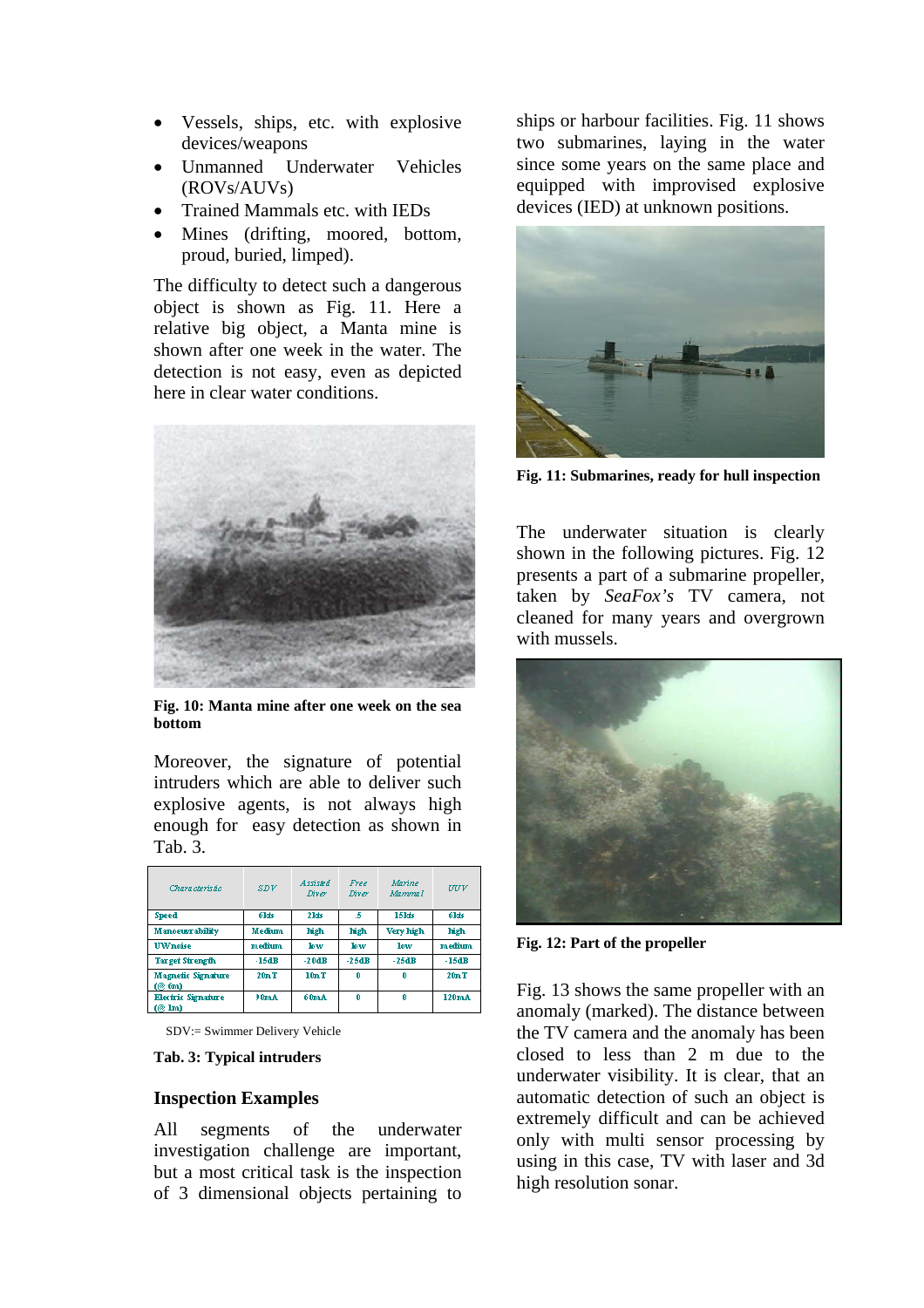

**Fig. 13: Attached anomaly** 

The same anomaly, recorded at a very short distance is shown in Fig. 14.



**Fig. 14: Identified anomaly** 

Equally problematic is the detection of dangerous objects on the sea bottom in port and harbour areas. An example for this shows Fig. 15. The challenge in such areas is that they normally contain large quantities of unknown objects in which dangerous objects can be easily hidden. A sea bottom search using the "change detection algorithms" is a practical solution to enhancing performance for a successful inspection in such situations.



**Fig. 15: Unknown object on harbour bottom** 

# **CONCLUSION**

The environment for harbour inspection is extremely non cooperative. Major difficulties which have to be taken into account and solved include at least:

- High traffic density, high probability of collision
- Confined operating space
- Sea bottom sand  $\Leftrightarrow$  silt
- Changing tides and varying currents
- Uncharted obstacles or unknown objects potentially in large quantities
- Noise
- **Visibility**
- Plant life.

Hence, a successful underwater inspection for autonomous detection of anomalies in such an environment is an extremely challenging task, for which ATLAS ELEKTRONIK has developed the *SeaWolf* AUV. The vehicle has the possibility to carry the appropriate sensors for this environment, provide the high manoeuvrability and navigational accuracy as well as the software for vehicle guidance, intelligent mission management and multi sensor processing .The *SeaWolf* highlights are:

- Relatively light weight and highlymodular UW vehicle
- Efficient propulsion and hover capability
- High speed and excellent manoeuvrability